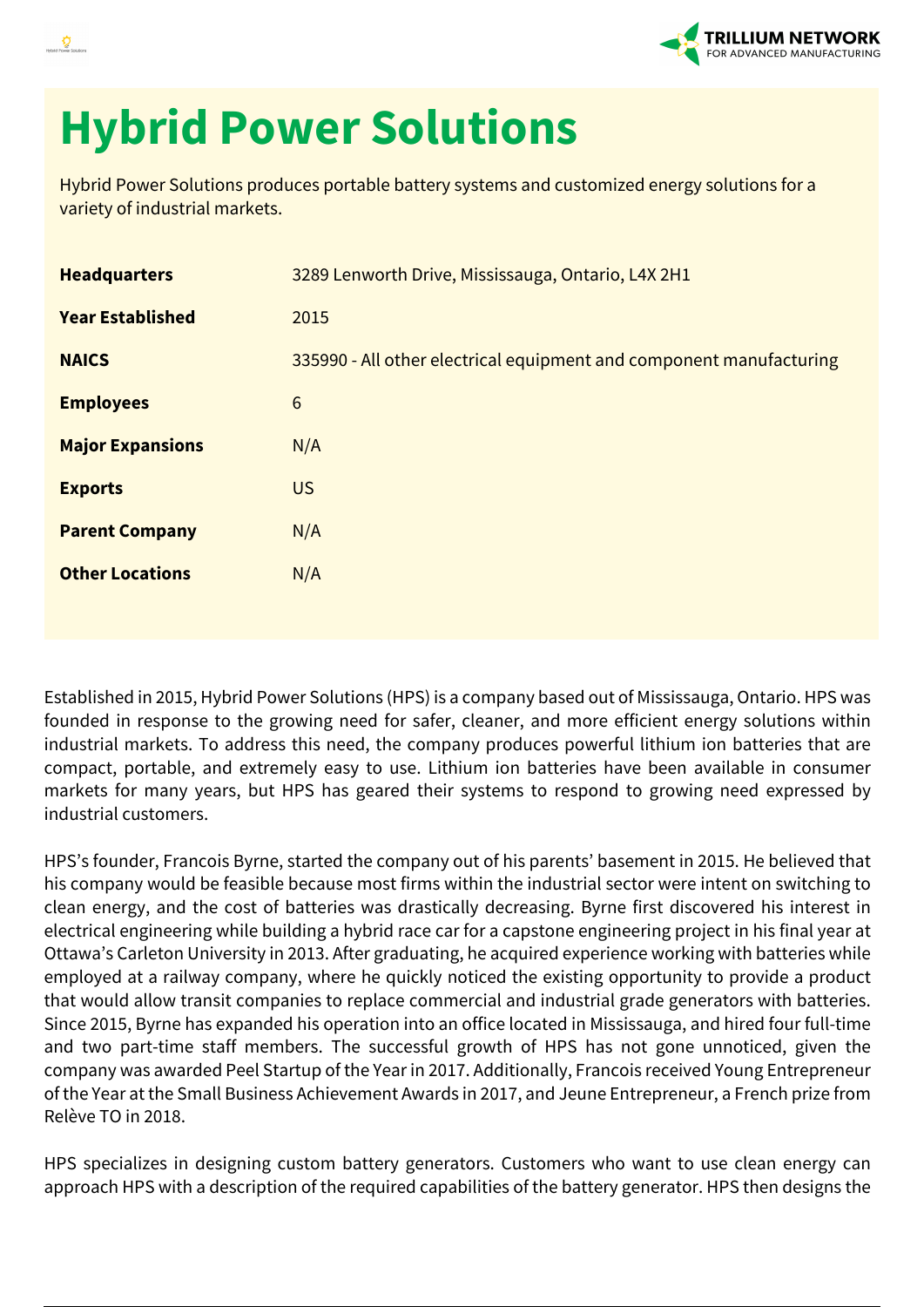



product before outsourcing the manufacturing of components to established firms with expertise in developing the components required. These components are then delivered back to HPS, where final assembly of the product takes place. Byrne recognizes the value of utilizing the skills of other manufacturing companies within Ontario and North America to build high-quality products, which is why just over 85 per cent of HPS product components are sourced within North America. Clients that have purchased HPS custom battery solutions come from a variety of industrial markets, including mining, construction, railway, marine, and military.

HPS offers two standard products to its customer: the Batt Pack Energy and the Batt Pack Power System. The Batt Pack Energy is the safest and most reliable generator alternative on the market, with an output of 4,000 watts, 2500+ cycles, and a three-hour rapid recharge time. Although it is more expensive than a standard gas or diesel generator, customers are able to receive a return on their investment within two to three years due to fuel savings, the absence of maintenance fees, and a product life span of five to 15 years. The Batt Pack Energy does not create any fumes or pollution, which makes it safe to use in a confined indoor environment as well as outdoors.

HPS's second standard product available for purchase, the Batt Pack Power System, is durable, waterproof, and portable, and designed to transform hydraulic, pneumatic, or gas powered tools into battery-powered systems. The Batt Pack Power system is easily customizable and can be paired with one of HPS's highperformance motors. HPS is intent on contributing to its clients' goal of creating a safer working environment for employees. As a result, increased safety measures in all HPS products include protection against overheating, short-circuiting, overcurrent, and overvoltage.

HPS offers customers four potential add-ons for the Batt Pack Energy: the Wi-Fi package, cold weather package, solar charging kit, and alternator charging kit. The Wi-Fi package allows customers to connect their Batt Pack Energy to an app that displays the power draw, state of the charge, number of cycles, faults and errors, and other data that can be used to maximize efficiency. The cold weather package provides an internal heating system that warms the battery during charging to increase power and energy output, and prevents damage to the battery. The solar charging kit and alternator charging kit provide the customer with alternate charging options.

The majority of the company's customers are mining and transit companies within Ontario and Quebec, since firms within these two industries are expending huge costs by ensuring they meet Tier 4 diesel engine regulations, as well as employee safety regulations. Customers value HPS products because they eliminate the issue of unsafe or unhealthy working environments, and offer a lower product lifetime cost. Customers also appreciate how easy the products are for end users to operate; all that is required is the simple flick of an on/off switch, and charging can be done from a standard wall outlet.

HPS continues to attract new customers through the use of four small distributor companies. Byrne chose small distributor companies so that one sales employee would be dedicated solely to marketing and selling HPS products. Moreover, he finds it much easier to educate distributors about a new and innovative product when their focus is on one company only. In addition, Byrne undertakes networking and coldcalling to notify potential clients about the beneficial energy solutions that HPS provides. As a result of his efforts, HPS is slowly establishing a presence in Western Canada and plans to hire distributors there as well. Byrne has also begun establishing a presence in the U.S. with companies in Boston and Long Island. Additionally, the New York City Transit Authority has purchased demo units from HPS to cycle around their departments and gather mass purchase orders.